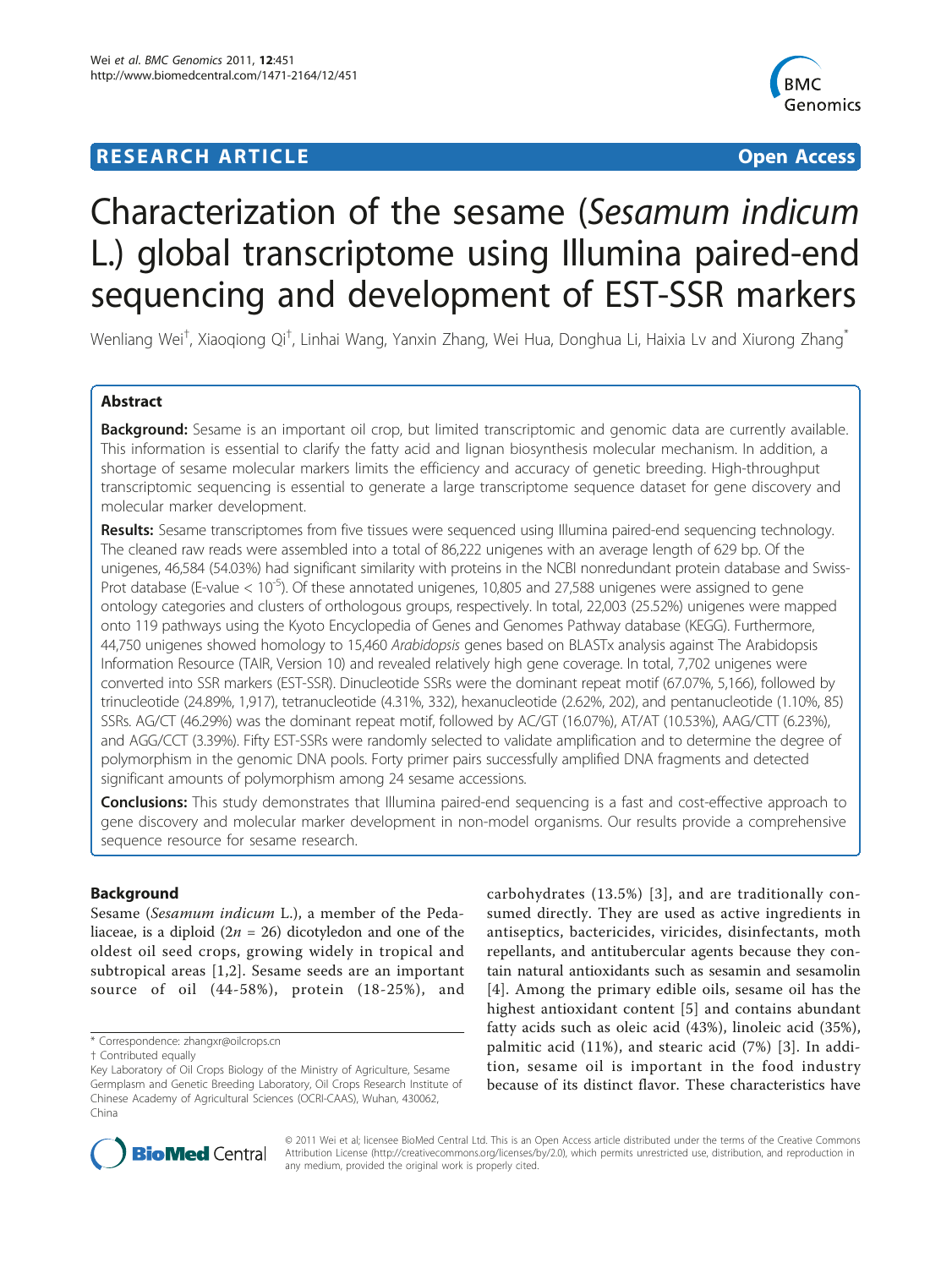stimulated interest in the biochemical and physiological composition of sesame oil [\[6\]](#page-11-0).

Previous studies on sesame have mainly focused on quantitative genetics [\[7](#page-11-0)], traditional genetic breeding [\[8](#page-11-0)], and genetic relationships and diversity among sesame germplasm collections [\[9,10](#page-11-0)]. Although much effort has been devoted to cloning key genes and characterizing fatty acid elongation and unsaturated fatty acid biosynthesis in sesame [\[11](#page-11-0)-[13](#page-11-0)], the molecular mechanisms behind fatty acid biosynthesis and metabolism remain unclear. Publicly available datasets are of limited use for future sesame research, such as elucidating the molecular mechanisms of specific traits and understanding the complexity of the transcriptome, gene expression regulation, and gene networks. Progress in novel gene discovery and molecular breeding in sesame has been limited by the lack of genomic information. For example, only 3,328 expressed sequence tag (EST) sequences in sesame have been deposited in the dbEST GenBank database (as at January 2011).

Molecular markers play an important role in many aspects of plant breeding, such as identification of the genes responsible for desirable traits. Molecular markers have been widely used to map important genes and assist with the breeding of oil crops. However, in sesame, only 10 genomic simple sequence repeat (SSR) [[14\]](#page-11-0) and 44 EST-SSR [[15](#page-11-0)] markers have been developed. Genetic relationships and diversity among germplasm collections have been investigated mostly using AFLP, ISSR, and RAPD markers. In sesame, markerassisted selection and molecular breeding lag behind other crops owing to a lack of effective molecular markers. Thus, a rapid and cost-effective approach to develop molecular markers for sesame is required. Compared with other types of molecular markers, SSRs have many advantages, such as simplicity, effectiveness, abundance, hypervariability, reproducibility, codominant inheritance, and extensive genomic coverage [\[16](#page-11-0)]. Based on the original sequences used to identify simple repeats, SSRs can be divided into genomic SSRs and EST-SSRs. Traditional methods to isolate and identify genomic SSRs are costly, labor-intensive, and time-consuming [\[17,18\]](#page-11-0). In addition, the interspecific transferability of genomic SSRs is limited because of either a disappearance of the repeat region or degeneration of the primer binding sites [\[19](#page-11-0)]. Alternatively, EST-SSRs are derived from expressed sequences, which are more evolutionary conserved than noncoding sequences; therefore, EST-SSR markers have a relatively high transferability. With the increasing number of ESTs deposited in public databases, an expanding number of EST-SSRs have been developed, and the polymorphism and transferability of EST-SSRs have been evaluated in many plant species [[20-](#page-11-0)[30\]](#page-12-0).

The transcriptome is the complete set and quantity of transcripts in a cell at a specific developmental stage or under a physiological condition. The transcriptome provides information on gene expression, gene regulation, and amino acid content of proteins. Therefore, transcriptome analysis is essential to interpret the functional elements of the genome and reveal the molecular constituents of cells and tissues. Transcriptome or EST sequencing is an efficient way to generate functional genomic-level data for non-model organisms. Large collections of EST sequences are invaluable for gene annotation and discovery [[31,32\]](#page-12-0), comparative genomics [\[33](#page-12-0)], development of molecular markers [\[34](#page-12-0),[35](#page-12-0)], and population genomics studies of genetic variation associated with adaptive traits [\[36](#page-12-0)]. Recently, an increasing number of EST datasets have become available for model and non-model organisms, but relatively few ESTs are currently available for sesame.

Numerous technologies have been developed to analyze and quantify the transcriptome. Initially, a traditional sequencing method was used, but this approach is costly, time-consuming, and sensitive to cloning biases since it involves cDNA library construction, cloning, and labor-intensive Sanger sequencing. Because of the deep coverage and single base-pair resolution provided by next-generation sequencing instruments, RNA sequencing (RNA-seq) is an efficient method to analyze transcriptome data. Theoretically, any high-throughput sequencing technology can be used for RNA-seq, such as the Illumina Genome Analyzer, Applied Biosystems' SOLiD, and Roche 454 Life Sciences system. Because of the increased read length by 454 pyrosequencing compared to the other two platforms [[37-39\]](#page-12-0), the 454 system is usually adopted for non-model organisms to create a transcriptome database [[39\]](#page-12-0), and a short-readbased technology such as the Solexa platform has been used for resequencing [[40\]](#page-12-0). Recent algorithmic [[41\]](#page-12-0) and experimental (e.g., Illumina/Solexa mate-pair and shortread paired-ends libraries) advances are likely to increase the applicability of Illumina sequencing and de novo assembly, which has been successfully and increasingly used for model [[40,42](#page-12-0)-[44\]](#page-12-0) and non-model organisms [[39](#page-12-0),[45-47](#page-12-0)]. These technologies are efficient, inexpensive, and reliable for genome and transcriptome sequencing, and suitable for non-model organisms such as sesame.

In this study, we sampled the pooled transcriptomes of roots, leaves, shoot tips, flowers, and the developing seeds of sesame using Illumina paired-end sequencing technology to generate a large-scale EST database and develop a set of EST-SSRs. To our knowledge, this study is the first to characterize the complete transcriptome of sesame by analyzing large-scale transcript sequences using an Illumina paired-end sequencing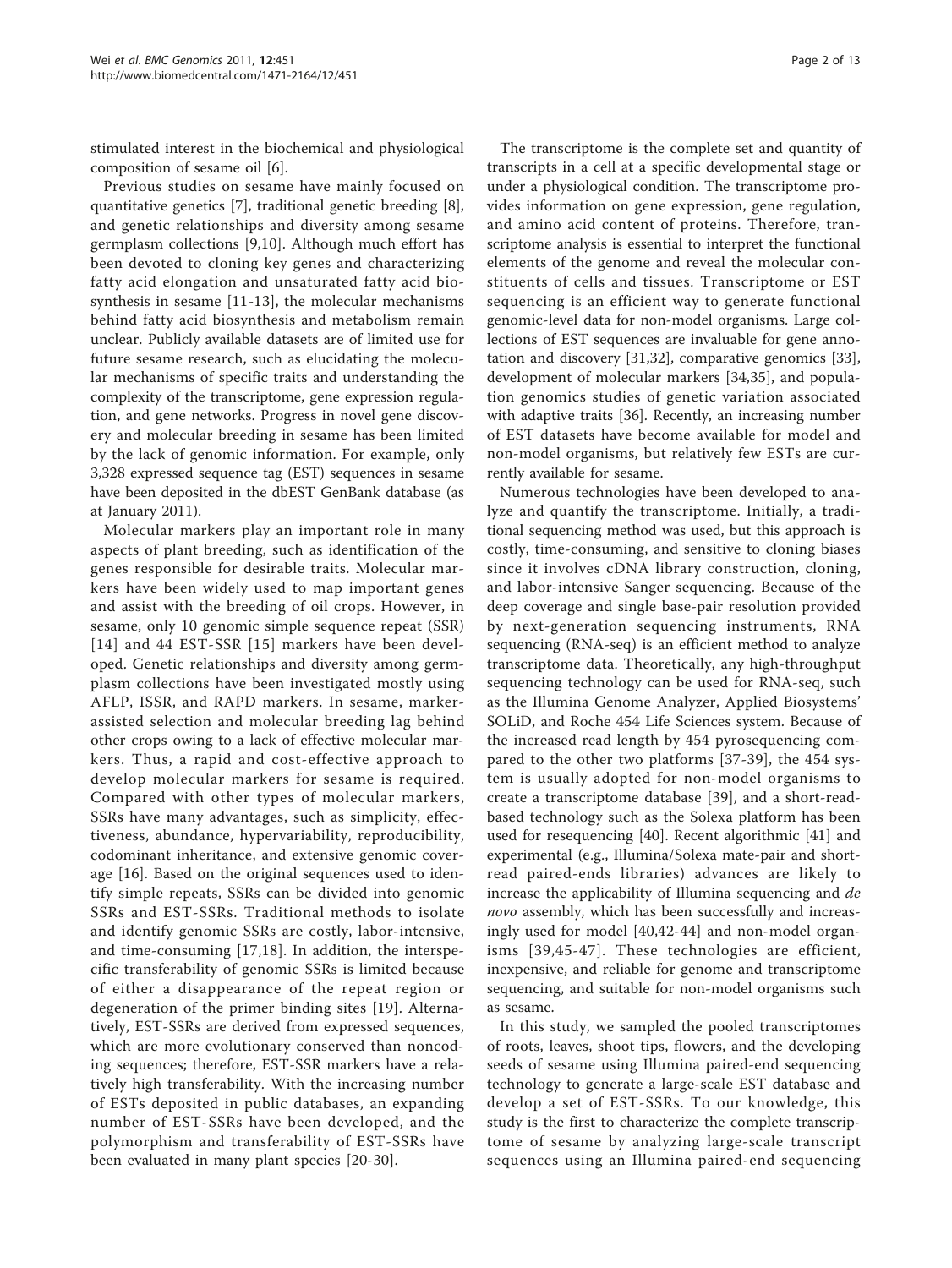strategy. These EST datasets will serve as a valuable resource for novel gene discovery and marker-assisted selective breeding in sesame.

### Results

#### Illumina paired-end sequencing and de novo assembly

To obtain a global overview of the sesame transcriptome and gene activity at nucleotide resolution, RNA was extracted from five different sesame tissues including the roots, leaves, flowers, developing seeds, and shoot tips, and equally mixed. To minimize systematic bias from transcriptome sampling and Illumina sequencing, and to enhance the accuracy of detecting low-abundance transcripts, three cDNA libraries from the same pooled RNA sample were constructed and sequenced separately using an Illumina HiSeq2000 genome analyzer.

Each sequenced sample yielded  $2 \times 90$ -bp independent reads from either end of a cDNA fragment. After stringent quality assessment and data filtering, 26,266,670 reads in each library with 95.34% Q20 bases (those with a base quality greater than 20) were selected as highquality reads for further analysis. Using the SOAPdenovo assembly program [[42](#page-12-0)], next-generation short-read sequences in libraries 1, 2, and 3 were assembled into 461,579, 487,989, and 500,924 contigs, respectively. The frequency distribution of these contigs in each library is shown in Figure [1.](#page-3-0) The contig length showed little difference between libraries; the average contig size was 170 bp, 152 bp, and 158 bp, and the median contig length (N50) was 220 bp, 150 bp, and 180 bp in libraries 1, 2, and 3, respectively.

Using a paired-end sequencing strategy, contigs from the same transcript can be identified and the distances between these contigs evaluated. SOAPdenovo allowed us to map the reads back to the contigs, and connect the contigs into scaffolds using 'N' to represent unknown sequences between each pair of contigs. Contigs in the three libraries were assembled into 109,263, 103,440, and 97,951 scaffolds with average lengths of 408 bp, 412 bp, and 406 bp, and with median lengths of 610 bp, 592 bp, and 576 bp in libraries 1, 2, and 3, respectively. The distribution of scaffolds is shown in Figure [1](#page-3-0). Though 83.18%, 73.89%, and 72.84% of scaffolds did not show a gap in libraries 1, 2, and 3 (Additional file [1](#page-11-0)), respectively, 0.64 Mb, 0.91 Mb, and 0.92 Mb gaps (1.54%, 2.14%, and 2.32% of the total scaffolds in libraries 1, 2, and 3, respectively), respectively, remained unclosed.

To further shorten the remaining gaps, paired-end reads were used to fill scaffold gaps. We gathered the paired-end reads with one end mapped on the unique contig and the other located in the gap region, and filled the small gaps within the scaffolds. Sequences with the smallest number of Ns and could not be extended on

either end, were defined as unigenes. At this point, more than half of the gaps were filled. For example, in library 1, only 0.20 Mb of gaps (0.49% of the total unigene sequences) remained unclosed (Additional file [1](#page-11-0)), while in libraries 2 and 3, 0.43 Mb and 0.45 Mb of gaps (1.06% and 1.21% of the total unigene sequences), respectively, remained unclosed. The de novo assembly in libraries 1, 2, and 3 yielded 84,546 unigenes with an average length of 490 bp, 82,709 with an average length of 484 bp, and 78,235 with an average length of 477 bp, respectively. The respective median unigene lengths in the three libraries were 671 bp, 642 bp, and 624 bp (Figure [1](#page-3-0)).

The contig, scaffold, and unigene size distributions for the three libraries were consistent (Figure [1\)](#page-3-0), implying that the Illumina sequencing solution was reproducible and reliable. Therefore, unigenes from the three libraries were pooled and assembled into nonredundant unigenes for further analysis. In total, 86,222 nonredundant unigenes with a total length of 54.25 Mb, ranging from 200 bp to 12,298 bp, with an average length of 629 bp and a median length of 947 bp, were obtained. The length of 53,969 (62.59%) nonredundant unigenes ranged from 200 to 500 bp, 17,453 (20.24%) ranged from 501 to 1,000 bp, and 14,800 (17.16%) were more than 1,000 bp in length (Figure [1](#page-3-0)).

#### Annotation of all nonredundant unigenes

A sequence similarity search was conducted against the National Center for Biotechnology Information (NCBI), nonredundant protein (Nr) database, and Swiss-Prot protein database using the BLASTx algorithm specifying E values of less than  $10^{-5}$ . We found that 53.91% (46,479) consensus sequences showed homology with sequences in the Nr database, while 37.51% (32,345) unigenes had similarity to proteins in the Swiss-Prot database. Altogether, 54.03% (46,584) unigenes were successfully annotated in the Nr or Swiss-Prot databases. Additionally, 97.00% of the unigenes over 1,000 bp in length showed homologous matches, whereas only 25.65% of the unigenes shorter than 300 bp showed matches (Figure [2](#page-4-0)). The remaining 39,638 unigenes that had no matches in either the Nr or Swiss-Prot databases underwent gene prediction analysis using ESTScan [\[48](#page-12-0)], and 2,180 unigenes were identified using ORF prediction. In total, 56.56% (48,764) of the putative proteincoding unigenes were detected by homology analysis using the Nr and Swiss-Prot databases or ESTScan predictions.

To evaluate the quality and coverage of the assembled unigenes, 86,222 nonredundant unigenes were submitted to a BLASTx search against The Arabidopsis Information Resource (TAIR, Version 10), specifying an E value of less than  $10^{-5}$ . In total, 15,460 different *Arabidopsis* loci were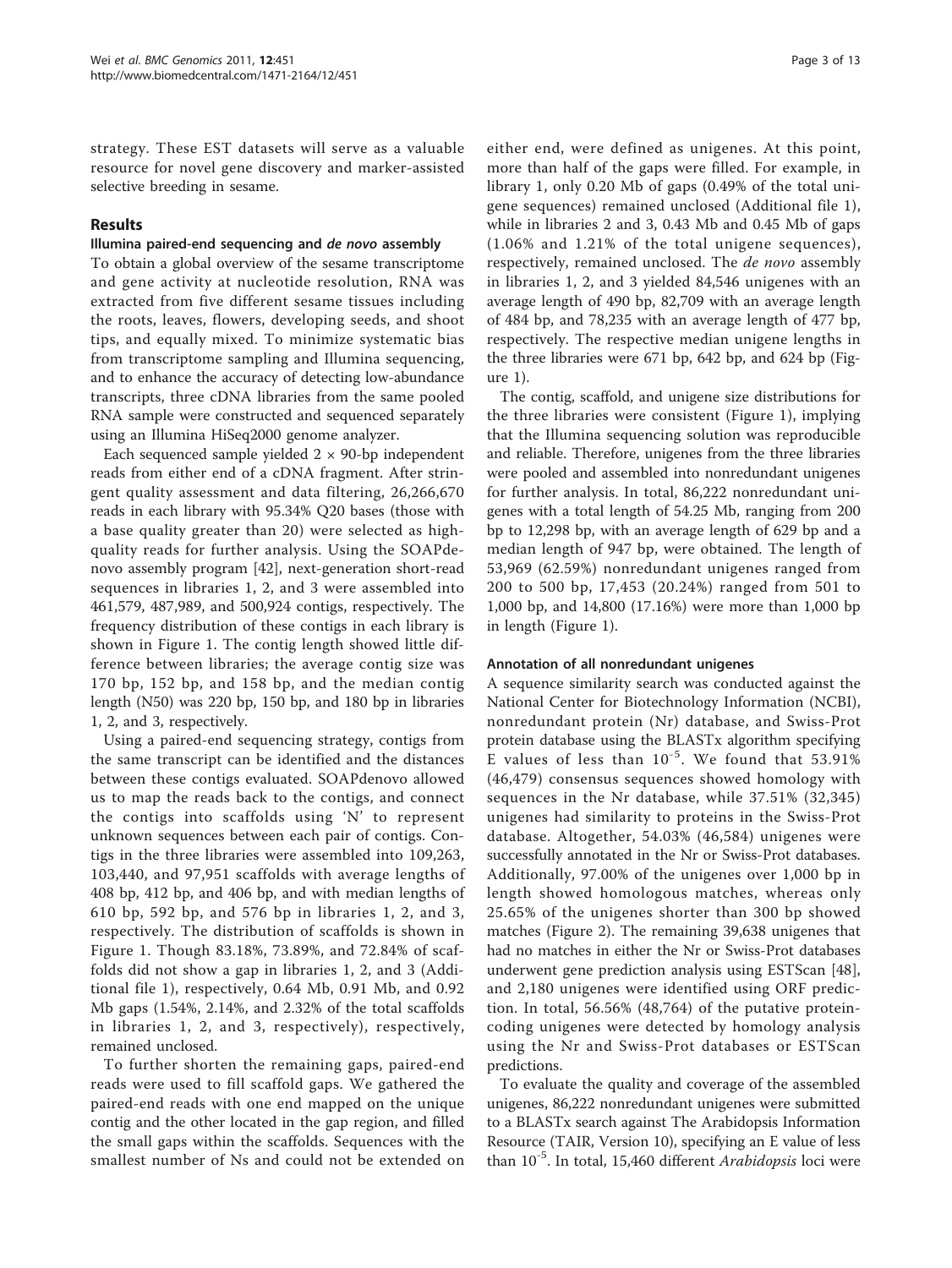<span id="page-3-0"></span>

covered by 44,750 sesame unigenes. No unigene encoding an rRNA or transposable element was detected, suggesting that rRNA or transposable element contamination did not occur in our database. The Arabidopsis loci were located uniformly on five chromosomes (Table [1\)](#page-4-0). We further analyzed sesame unigenes and Arabidopsis orthologs involved in fatty acid biosynthesis and found that unigenes coded for many enzymes involved in these pathways, including fatty acid biosynthesis initiation and saturated fatty acid elongation (Table [2\)](#page-5-0). These results demonstrated the reliability of Illumina paired-end sequencing and de novo assembly.

Based on Nr annotation, 10,805 unigenes were assigned gene ontology (GO) terms. GO-annotated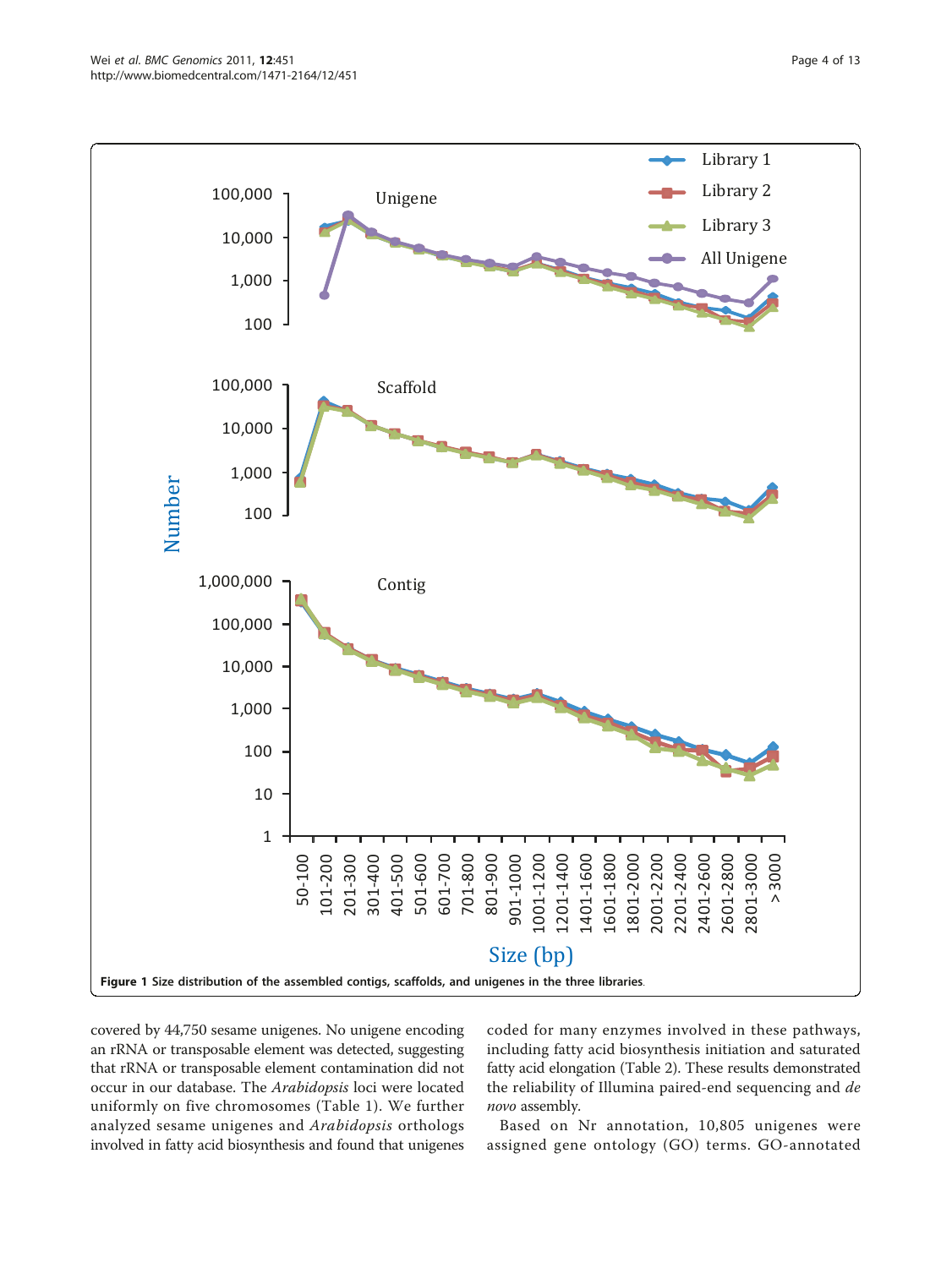<span id="page-4-0"></span>

unigenes belonged to the biological processes, cellular components, and molecular functions clusters and were distributed across more than 40 categories, including biochemistry, metabolism, growth, development, and apoptosis (Figure [3](#page-5-0)). Among the biological processes category, metabolic processes (39.23%) was the most dominant group, followed by cellular processes (36.07%), localization (9.11%), and establishment of localization (9.06%) (Figure [3\)](#page-5-0). Regarding molecular functions, 42.60% of the unigenes were assigned to binding, followed by catalytic activity (40.81%), transporter activity (6.71%), and transcription regulator activity (2.66%) (Figure [3\)](#page-5-0). Among the cellular components category, cell (63.49%) and cell part (63.47%) were the dominant groups, followed by organelles (46.36%) and macromolecular complexes (8.10%) (Figure [3](#page-5-0)).

In addition, all unigenes were subjected to a search against the Cluster of Orthologous Groups (COG) database for functional prediction and classification. Overall, 27,588 of the 46,479 sequences showing Nr hits were

Table 1 Distribution of unigenes on Arabidopsis chromosomes

| Chromosome Chr Chr Chr Chr Chr Chr Chr                        |  | 1 2 3 4 5 C |  | M | Total |
|---------------------------------------------------------------|--|-------------|--|---|-------|
| <b>No. of hits</b> 3,966 2,302 3,032 2,336 3,734 55 35 15,460 |  |             |  |   |       |

assigned to COG classifications (Figure [4\)](#page-6-0). COG-annotated putative proteins were functionally classified into at least 25 molecular families such as cellular structure, biochemistry metabolism, molecular processing, and signal transduction (Figure [4\)](#page-6-0). The cluster for general function prediction (4,550; 16.49%) represented the largest group, followed by transcription (2,464; 8.93%), replication, recombination and repair (2,321; 8.41%), posttranslational modification, protein turnover and chaperones (2,103; 7.62%), signal transduction mechanisms (1,903, 6.90%), carbohydrate transport and metabolism (1,681, 6.09%) and translation, ribosomal structure and biogenesis (1,464; 5.31%), whereas only a few unigenes were assigned to nuclear structure and extracellular structure (11 and 5 unigenes, respectively). In addition, 781 unigenes were assigned to lipid transport and metabolism (Figure [4\)](#page-6-0).

#### Reconstruction of oil accumulation metabolic pathways

According to the Kyoto Encyclopedia of Genes and Genomes (KEGG) database, 22,003 unigenes were grouped into 119 cellular metabolic or signaling pathways including cellular growth, differentiation, apoptosis, migration, endocrine, and numerous biosynthesis metabolic pathways (Additional file [2\)](#page-11-0). Being an important oil crop, previous research has focused mostly on fatty acid and lipid metabolism pathways. Unigenes encode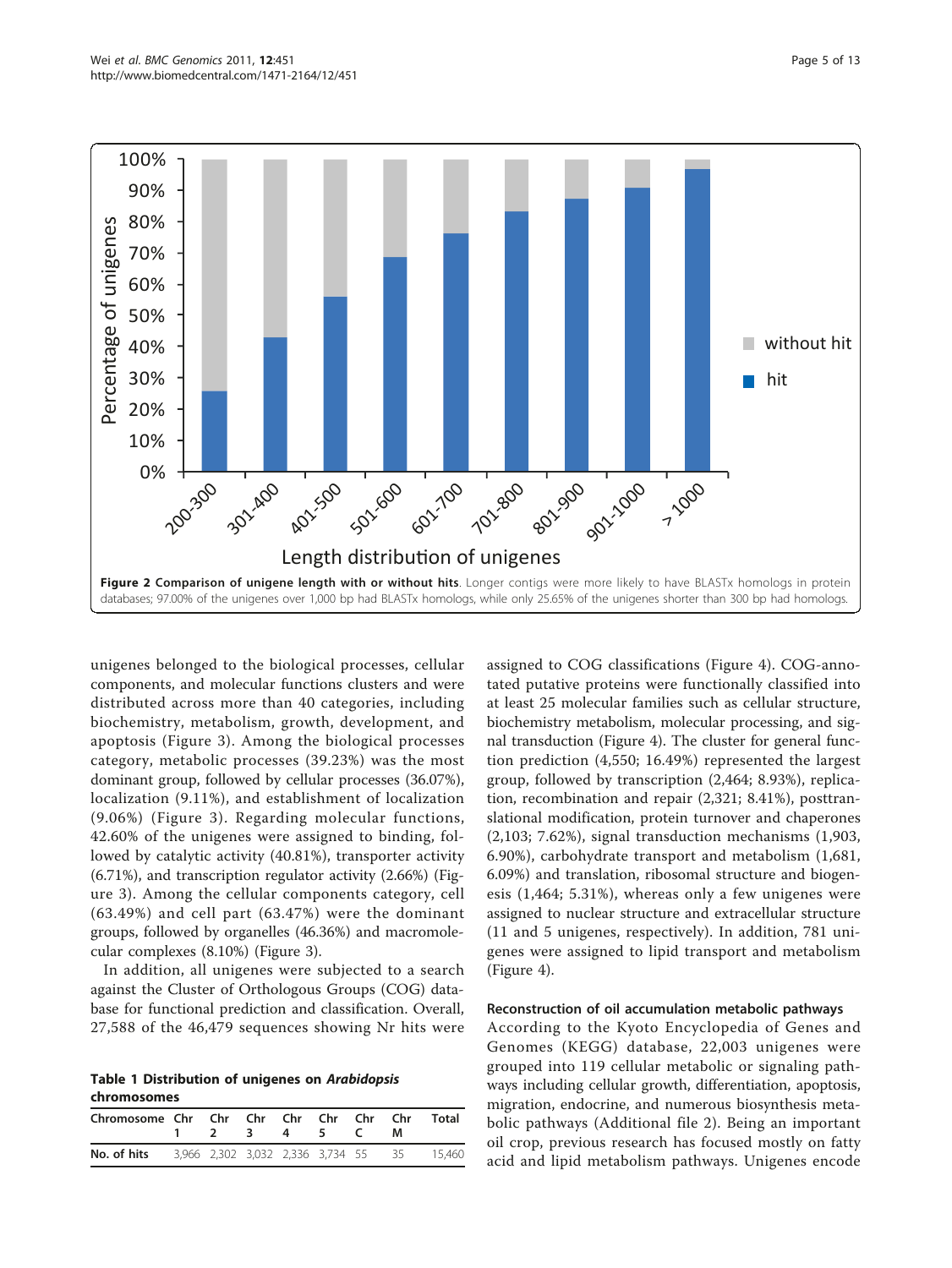<span id="page-5-0"></span>

|  |  |  |  |  |  |  | Table 2 Unigenes involved in fatty acid biosynthesis |
|--|--|--|--|--|--|--|------------------------------------------------------|
|--|--|--|--|--|--|--|------------------------------------------------------|

| Query        | Arabidopsis hit ID | <b>Description</b>                                                              | Score | E-value   |
|--------------|--------------------|---------------------------------------------------------------------------------|-------|-----------|
| Unigene37331 | AT5G16390.1        | chloroplastic acetylcoenzyme A carboxylase 1                                    | 154   | 6.00E-38  |
| Unigene40848 | AT5G35360.3        | acetyl Co-enzyme a carboxylase biotin carboxylase subunit                       | 877   | 0         |
| Unigene3230  | AT2G38040.2        | acetyl Co-enzyme a carboxylase carboxyltransferase alpha subunit                | 202   | 3.00E-53  |
| Unigene3676  | ATCG00500.1        | acetyl-CoA carboxylase carboxyl transferase subunit beta                        | 451   | 1.00E-127 |
| Unigene39950 | AT1G36180.1        | acetyl-CoA carboxylase 2                                                        | 1559  | 0         |
| Unigene33384 | AT2G30200.1        | catalytics; transferases; [acyl-carrier-protein] S-malonyltransferases; binding | 543   | 1.00E-154 |
| Unigene10471 | AT1G62640.2        | 3-ketoacyl-acyl carrier protein synthase III                                    | 550   | 1.00E-156 |
| Unigene6985  | AT1G74960.3        | fatty acid biosynthesis 1                                                       | 35.4  | 9.00E-03  |
| Unigene23348 | AT5G46290.1        | 3-ketoacyl-acyl carrier protein synthase I                                      | 494   | 1.00E-139 |
| Unigene7472  | AT2G04540.1        | beta-ketoacyl synthase                                                          | 370   | 1.00E-103 |
| Unigene10471 | AT1G62640.2        | 3-ketoacyl-acyl carrier protein synthase III                                    | 550   | 1.00E-156 |
| Unigene5774  | AT1G24360.1        | NAD(P)-binding Rossmann-fold superfamily protein                                | 79.3  | 5.00E-16  |
| Unigene637   | AT2G22230.1        | thioesterase superfamily protein                                                | 304   | 1.00E-82  |
| Unigene15731 | AT2G05990.2        | NAD(P)-binding Rossmann-fold superfamily protein                                | 545   | 1.00E-155 |
| Unigene42291 | AT3G25110.1        | fatA acyl-ACP thioesterase                                                      | 104   | 5.00E-23  |
| Unigene2384  | AT1G08510.1        | fatty acyl-ACP thioesterases B                                                  | 58.5  | 2.00E-09  |
| Unigene8278  | AT3G12120.2        | fatty acid desaturase 2                                                         | 134   | 2.00E-32  |

the majority of enzymes in the fatty acid biosynthesis pathway. Specifically, unigenes encoded enzymes for the biosynthesis of oleic acid, stearic acid (FatA), and palmitic acid (FatA and FatB), the main constituents of sesame seed oil. Additionally, six ESTs (unigene8278, unigene34351, unigene15844, unigene17939, unigene27262, and unigene31569) encoded oleoyl-ACP desaturase (FAD2, EC:1.14.19.-), which catalyzes polyunsaturation of oleoyl-ACP (18:1) to linoleoyl-ACP (18:2). Since oleic and linoleic acids are the major components

of sesame oil, FAD2 is a potential biological target to modulate sesame oil composition.

## Frequency and distribution of EST-SSRs in the sesame transcriptome

In total, 6,276 sequences containing 7,702 SSRs were identified from 86,222 consensus sequences, with 1,104 of the EST sequences containing more than one SSR (Additional file [3\)](#page-11-0). The EST-SSR frequency in the sesame transcriptome was 8.93%, and the distribution

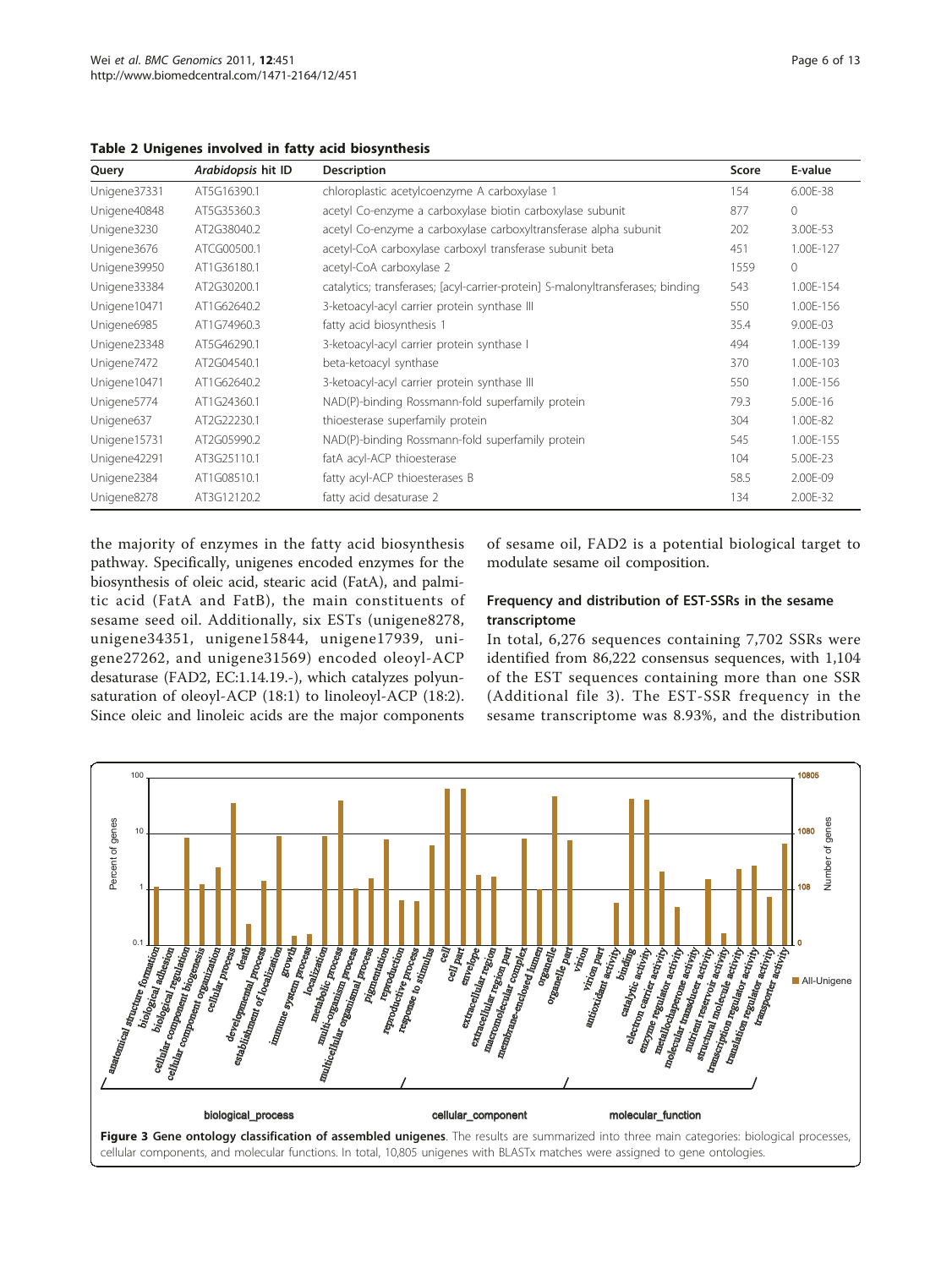<span id="page-6-0"></span>

density was 141.97 per Mb. The most abundant type of repeat motif was dinucleotide (67.07%), followed by trinucleotide (24.89%), tetranucleotide (4.31%), hexanucleotide (2.62%), and pentanucleotide (1.10%) repeat units (Table 3). The frequencies of EST-SSRs with different numbers of tandem repeats were calculated and are shown in Table 3. SSRs with six tandem repeats (24.82%) were the most common, followed by five tandem repeats (15.98%), seven tandem repeats (15.55%), eight tandem repeats (12.28%), and > 10 tandem repeats (11.36%). The dominant repeat motif in EST-SSRs was

Table 3 Frequency of EST-SSRs in sesame

| Motif<br>length | Repeat numbers |       |                |                   |               |          |          |           | Total % |       |  |
|-----------------|----------------|-------|----------------|-------------------|---------------|----------|----------|-----------|---------|-------|--|
|                 | 4              | 5     | 6              | 7                 | 8             | 9        | 10       | >10       |         |       |  |
| Di              |                |       | 1,452          | 1,001             | 854           | 612      | 377      | 870       | 5,166   | 67.07 |  |
| Tri             |                | 1,130 | 443            | 194               | 90            | 51       | 4        | 5         | 1,917   | 24.89 |  |
| <b>Tetra</b>    | 247            | 65    | 16             | $\mathcal{P}$     | $\mathcal{P}$ | $\Omega$ | $\Omega$ | $\Omega$  | 332     | 4.31  |  |
| Penta           | 73             | 11    | $\overline{1}$ | $\Omega$          | $\Omega$      | $\Omega$ | $\Omega$ | $\Omega$  | 85      | 1.10  |  |
| Hexa            | 176 25         |       | $\Omega$       | 1                 | $\Omega$      | $\Omega$ | $\Omega$ | $\bigcap$ | 202     | 2.62  |  |
| Total           | 496            | 1,231 |                | 1,912 1,198 946   |               | 663      | 381      | 875       |         |       |  |
| $\%$            | 6.44           | 15.98 |                | 24.82 15.55 12.28 |               | 8.61     | 4.95     | -1136     |         |       |  |

AG/CT (46.29%), followed by AC/GT (16.07%), AT/AT (10.53%), AAG/CTT (6.23%), and AGG/CCT (3.39%) (Table [4](#page-7-0)). However, very few CG/CG (three; 0.04%) repeats were identified in the databases.

#### Identification of polymorphic markers

Fifty primer pairs (designated ZM\_1-ZM\_50) were randomly selected from the 7,702 microsatellites to evaluate their application and the polymorphism across 24 sesame accessions (Additional file [4\)](#page-11-0). Forty-five of the 50 primer pairs successfully amplified fragments. Among the 45 successful primer pairs, 40 produced PCR amplicons at the expected size and five generated PCR fragments longer than expected. The majority of the 40 microsatellite loci showed allelic polymorphism. The number of alleles per locus varied from four to 18 (mean: 6.55). The observed mean heterozygosity (Ho) was 0.84, while the expected value (He) was 0.76 (Table [5](#page-8-0)). Polymorphism information content (PIC) values ranged from 0.46 to 0.82 (mean: 0.70).

#### **Discussion**

#### Illumina paired-end sequencing

Transcriptome sequencing is an important tool for expression pattern identification and gene discovery.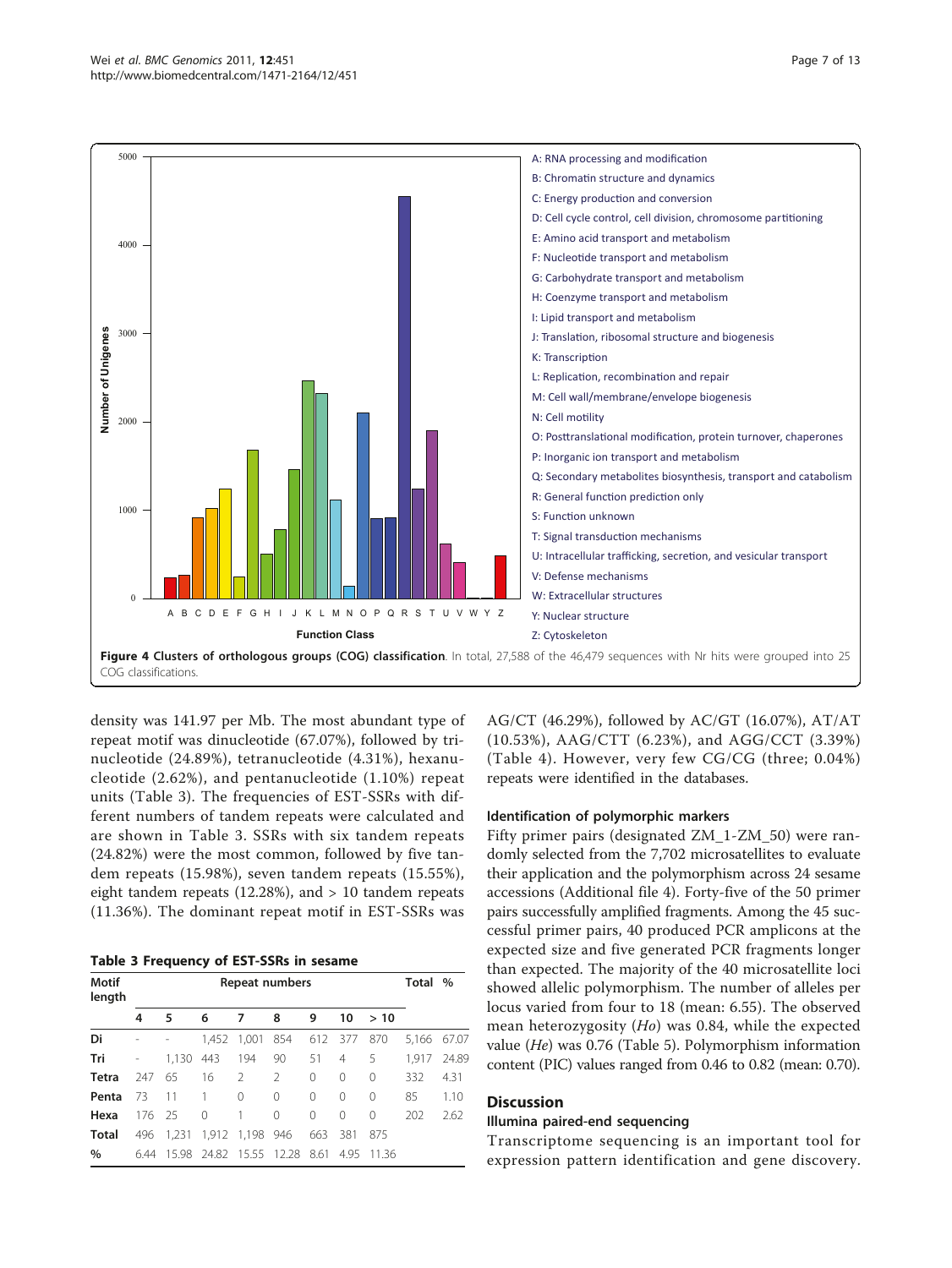<span id="page-7-0"></span>Table 4 Frequency of di- and trinucleotide EST-SSR repeat motifs in sesame

| Repeat<br>motif | Repeat numbers |       |       |                |      |                |                |       | $\frac{0}{0}$ |
|-----------------|----------------|-------|-------|----------------|------|----------------|----------------|-------|---------------|
|                 | 5              | 6     | 7     | 8              | 9    | 10             | >10            |       |               |
| AC/GT           |                | 349   | 247   | 210            | 148  | 51             | 133            | 1,138 | 16.07         |
| AG/CT           |                | 786   | 581   | 512            | 396  | 302            | 702            | 3,279 | 46.29         |
| AT/AT           |                | 316   | 172   | 131            | 68   | 24             | 35             | 746   | 10.53         |
| CG/CG           |                | 1     | 1     | 1              |      |                | $\Omega$       | 3     | 0.04          |
| AAC/GTT         | 32             | 20    | 10    |                | 1    |                | 0              | 63    | 0.89          |
| AAG/CTT         | 237            | 111   | 50    | 23             | 19   | 1              | 0              | 441   | 6.23          |
| AAT/ATT         | 77             | 26    | 6     | $\mathfrak{D}$ | 5    |                | 0              | 116   | 1.64          |
| <b>ACC/GGT</b>  | 137            | 55    | 23    | 13             | 4    |                | 1              | 233   | 3.29          |
| ACG/CTG         | 102            | 35    | 14    | 8              | 3    |                | $\Omega$       | 162   | 2.29          |
| <b>ACT/ATG</b>  | 104            | 46    | 20    | 13             | 6    | 1              | 2              | 192   | 2.71          |
| AGC/CGT         | 79             | 33    | 12    | 8              | 5    |                | $\Omega$       | 137   | 1.93          |
| AGG/CCT         | 135            | 56    | 30    | 12             | 5    | $\mathfrak{D}$ | $\Omega$       | 240   | 3.39          |
| <b>AGT/ATC</b>  | 146            | 40    | 21    | 11             | 3    |                | $\mathfrak{D}$ | 223   | 3.15          |
| CCG/CGG         | 81             | 21    | 8     |                |      |                | $\Omega$       | 110   | 1.55          |
| <b>Total</b>    | 1,130          | 1,895 | 1,195 | 944            | 663  | 381            | 875            |       |               |
| %               | 15.95          | 26.75 | 16.87 | 13.33          | 9.36 | 5.38           | 12.35          |       |               |

Numerous technologies have been developed to analyze and quantify the transcriptome. For example, traditional EST sequencing methods, such as Sanger sequencing, have made significant contributions to current genomics research and dbEST database construction, but this approach is costly, time-consuming, and sensitive to cloning biases. Next-generation sequencing (NGS) technologies present opportunities for plant genomic analyses with or without a complete genome sequence. Because of the potential for high throughput, accuracy, and the low cost, NGS is widely applied to analyze transcriptomes qualitatively and quantitatively, and has been used successfully for de novo transcriptome sequencing and assembly in many organisms [\[33,39,42-47,49\]](#page-12-0).

Only 3,328 ESTs from a cDNA library for developing sesame seeds (5-25 days after pollination) have been deposited in NCBI dbEST databases [\[50](#page-12-0)]. In the present study, a transcriptome sequencing analysis of mixed RNA from five sesame tissues (root, leaf, flower, developing seed, and shoot tip) was conducted using the Illumina platform. Six Gbp of data were generated and assembled into unigenes. This large number of reads with paired-end information produced much longer unigenes (mean: 629 bp) than those in previous studies [[35](#page-12-0),[37,49,51-53](#page-12-0)]. This increased transcriptome nucleotide coverage depth facilitated de novo assembly, enhanced the sequencing accuracy, and avoided possible contamination. For example, no transposable element contamination was detected in our database. The unigenes were subjected to BLASTx analysis against the TAIR Version 10 database, and 44,750 unigenes showed homology to 15,460 Arabidopsis genes. Moreover, our database revealed that unigenes encoded for the majority of enzymes involved in fatty acid biosynthesis (Table [2\)](#page-5-0), suggesting that relatively short reads from Illumina paired-end sequencing for a non-model organism can be effectively and accurately assembled.

In our study, 54.03% (46,584 of 86,222) of the sesame unigenes had homologs in the Nr or Swiss-Prot protein databases, whereas in Epimedium sagittatum [[49\]](#page-12-0), whitefly [[46\]](#page-12-0), and sweet potato [[52\]](#page-12-0), only 38.50%, 16.20%, and 46.21% unigenes, respectively, had homologs in the Nr database. The average unigene length in our database was 629 bp, while the length in the above three databases was 246 bp, 266 bp, and 581 bp, respectively. The higher percentage of hits found in our study was partially a result of the increased number of long sequences in our unigene database; the results for whitefly [\[46\]](#page-12-0) support this conclusion. Homologs in other species were not found for the remaining 45.97% (39,638) of the unique sequences. Specifically, 74.35% of unigenes shorter than 300 bp, and 3.00% of unigenes longer than 1,000 bp, showed no BLAST matches (Figure [2\)](#page-4-0), which suggests that longer contigs were more likely to show BLAST hits in the protein databases. The shorter sequences may lack a characterized protein domain, or they may contain a known protein domain but not show sequence matches due to the short query sequence, resulting in false-negative results. Additionally, only limited genomic and transcriptomic information is currently available for sesame, and consequently, many sesame lineage-specific genes might not be included in current databases.

Many of the sesame unigenes were assigned to GO categories and COG classifications (Figures [3](#page-5-0) and [4](#page-6-0)). Most representative unigenes were mapped to specific pathways, such as metabolism pathways, biosynthesis of secondary metabolites, plant-pathogen interactions, the spliceosome, and starch and sucrose metabolism, using the KEGG database (Additional file [2\)](#page-11-0). Importantly, most of the genes involved in the biosynthesis of fatty acids were identified. Unigenes without BLASTx hits may function as sesame-specific genes.

Our results indicate that high-throughput RNA-seq is an efficient, inexpensive, and reliable platform for transcriptomic analysis in non-model organisms. The large number of sequences generated in this study provides valuable sequence information at the transcriptomic level for novel gene discovery, or for the investigation of sesame molecular mechanisms.

## EST-SSR frequency and distribution in the sesame transcriptome

Previously, genetic diversity analysis of sesame germplasm has mostly depended on AFLP, ISSR, and RAPD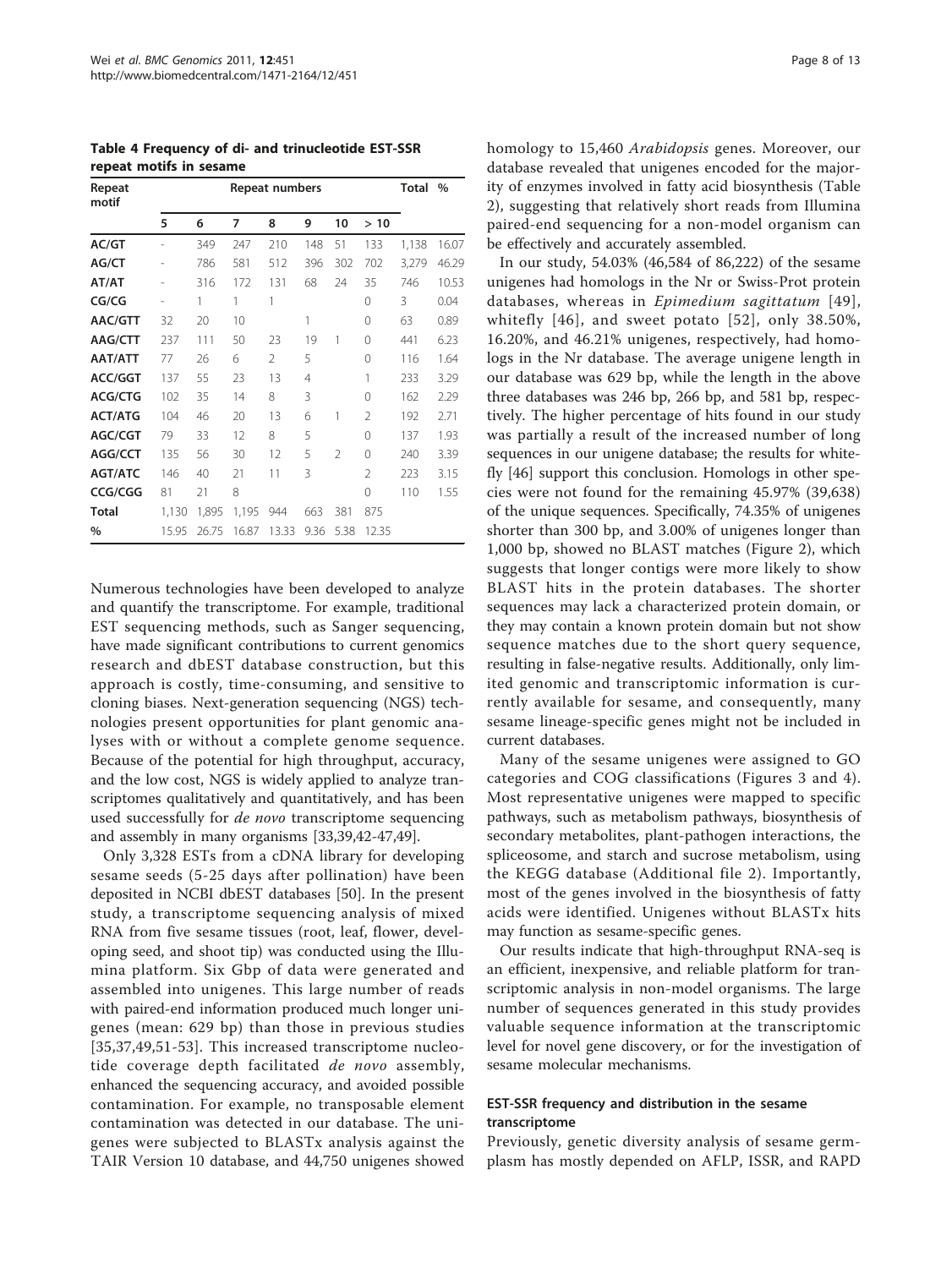<span id="page-8-0"></span>Table 5 Characterization of 40 EST-SSRs among 24 sesame accessions

| Primer   | <b>SSRs</b>    | Forward primer (5'-3')       | Reverse primer (5'-3')        | No. of alleles | Ho   | He   | PIC  |
|----------|----------------|------------------------------|-------------------------------|----------------|------|------|------|
| $ZM_1$   | (CA)6          | <b>GTTTCTTGGTCTTATCACAGC</b> | <b>TACCAACGTCACTCTTCTTTC</b>  | 5              | 1.00 | 0.72 | 0.66 |
| $ZM_2$   | (AC)8          | <b>CTTCTTGAAGTTCTGGTGTTG</b> | ATTCTTGGAGAAAGAGTGAGG         | 6              | 0.91 | 0.77 | 0.72 |
| $ZM_3$   | (GT)8          | ATCACCACACACTGACACAG         | CGTGTCTGAGAATCCAATATC         | $\overline{7}$ | 0.96 | 0.79 | 0.74 |
| $ZM_4$   | (AC)8          | TCCAGAGAGGAGACAATAAGA        | GAGATAGATTGCGAGTTGTGT         | $\overline{4}$ | 0.71 | 0.72 | 0.64 |
| $ZM_5$   | (CT)10         | GATAAAGAACTGCCAAGGAAC        | CACAGCAGTGAAGAAAAGAGT         | 6              | 0.71 | 0.74 | 0.68 |
| $ZM_6$   | (GT)9          | GGTGTGTTCTCTCTCTCACAC        | GGGCTGCTCAATAAATGTAG          | 6              | 0.75 | 0.78 | 0.73 |
| $ZM_7$   | (AGC)6         | <b>ATCCTCTGCTCCTAACTTCAT</b> | <b>TCTGGTACTATCCTCAAGCAA</b>  | 6              | 0.96 | 0.79 | 0.74 |
| $ZM_8$   | (AG)6          | <b>TCTCTCTCTCTCTCGTTCTTG</b> | CCCACTGTACCTCTCCATATT         | 5              | 0.70 | 0.73 | 0.66 |
| $ZM_9$   | (AAT)5         | <b>CTCGCCGTTCTAACATTATC</b>  | AGTACAGTCTCCTCCGATTTT         | 5              | 0.50 | 0.72 | 0.65 |
| ZM_10    | (CTTCCT)4      | <b>ATGCCCATCTCCATATACTCT</b> | AATTCTTGCCTGACTCTACG          | 8              | 0.83 | 0.81 | 0.76 |
| $ZM_111$ | (CT)12         | GGATTCTCTAGACATGGCTTT        | AACGCAGAATTCTCTCCTACT         | 8              | 1.00 | 0.85 | 0.81 |
| $ZM_112$ | (CT)7          | <b>ATTGCTGTGCAATCCTTATC</b>  | ATCTCTTTCTACCACCACGTT         | 5              | 1.00 | 0.79 | 0.74 |
| $ZM_13$  | (GA)7          | GCAGAAGGCAATAAAGTCAT         | GCGTCAGAAGAAAAATACTGG         | $\overline{7}$ | 1.00 | 0.80 | 0.75 |
| $ZM_114$ | (ATC)5         | GGAAGGCGAGTTGATAGATAA        | CATGGGATGTTCAAAGAACT          | 6              | 0.96 | 0.79 | 0.73 |
| ZM_15    | (GA)7          | ACTCTATCACCGAGTGGAGAC        | <b>CTACCCTTTTCCTCGTAGC</b>    | $\overline{7}$ | 0.65 | 0.75 | 0.69 |
| ZM_16    | (GATC)4        | AGGTAGAATTACATGCTGTGC        | <b>GCTTCCTCCTTCATTCATATC</b>  | 5              | 0.60 | 0.71 | 0.65 |
| ZM_17    | (CT)6          | <b>CITGCITCCTCITTTCTCTCT</b> | ACACTGTACTCAGCGGATTT          | 5              | 1.00 | 0.79 | 0.72 |
| $ZM_18$  | (CT)6          | AATACCCTTCAGTATTCAGGTG       | CAACAACACAAACACTGCTAC         | 5              | 1.00 | 0.80 | 0.75 |
| ZM_20    | (GAG)5         | GGGATGTTGATAGAGATGTTG        | <b>TCTTTCACTCTCACACACACA</b>  | 10             | 1.00 | 0.86 | 0.82 |
| $ZM_21$  | (AC)7          | <b>CTCTCTCTCTCTGCTGTTTCA</b> | <b>GCCATACGATCTCAAAATCAC</b>  | $\,8\,$        | 0.95 | 0.86 | 0.82 |
| ZM_22    | (AT)9(GA)6     | <b>ACCACCGATCTACTCACTTTT</b> | CCACTGCACACTACAGTTTTT         | 9              | 0.68 | 0.86 | 0.82 |
| ZM_23    | (AT)7(GA)8     | CGTATGTCAAGATGAAGCAGT        | <b>ATCAACAATTCCACTCAACC</b>   | 6              | 0.95 | 0.75 | 0.69 |
| ZM_24    | (TC)6(CCATTT)4 | CCACACTCAAAACCAAGAAA         | GCGAAGAGATTATATACACACG        | 5              | 0.75 | 0.72 | 0.66 |
| $ZM_2$   | (AT)6          | <b>CCTGAACCTTCTCTCTCTCTC</b> | ACTGACAGTACGAATTCACCA         | $\overline{4}$ | 0.58 | 0.71 | 0.64 |
| ZM_26    | (GA)8          | ACTTCAACTTCAACCTCAACC        | <b>TGTGCATAAAAACCCTCTCT</b>   | 5              | 1.00 | 0.65 | 0.57 |
| ZM_29    | (AG)9          | CATTACAATAGCCCGAAAAG         | <b>TACTGTTCCTCCTCCTCTTT</b>   | 6              | 1.00 | 0.70 | 0.62 |
| ZM_30    | (TAT)5         | CACTCCACTCATTATCCAAAG        | CAAGACACAACTGACACGTAA         | 6              | 1.00 | 0.77 | 0.72 |
| ZM_31    | (GA)7          | <b>GAGCACTCTCTTCTCTCTTCC</b> | AAAAGAGGATGGCAACTGTA          | 5              | 0.78 | 0.72 | 0.65 |
| ZM_32    | (GCC)5         | CACGAAGAGTGAGAGAGAGAG        | <b>CTACCAAAAGTCCCTGAATCT</b>  | 5              | 0.77 | 0.70 | 0.62 |
| ZM_33    | (TCA)5         | GAGACAGTACACTTGGGACAA        | <b>CTCTTCTTGGGCATTAACTCT</b>  | 6              | 0.74 | 0.73 | 0.67 |
| ZM_34    | (AG)14         | AAGTCCCTTTTCAAGCAATC         | GAGAGAGGAAAATGCAGAGAG         | 10             | 0.79 | 0.83 | 0.79 |
| ZM_35    | (TTCC)4        | AATGCATAGTGCATAGGGTAG        | TGGAAAGTAGAGATCGCATAG         | 6              | 0.96 | 0.75 | 0.69 |
| ZM_38    | (GA)8          | CAGCTTCCTGATTTGATTTG         | AGATTGCAAGAATCGCTTAG          | 5              | 0.85 | 0.69 | 0.62 |
| ZM_39    | (TCA)5         | AGAGGCAGAGGAGTTGATAAT        | <b>CTTAACTGTAACTCCCTTTTCG</b> | 6              | 0.81 | 0.78 | 0.72 |
| ZM_40    | (ACTCCA)5      | CGAAAAGGGAGTTACAGTTAAG       | <b>CTTCCTCTCCTATCATCCTGT</b>  | $\overline{7}$ | 0.82 | 0.82 | 0.77 |
| ZM_41    | (AC)8          | GATATGATTCAAACCCCTCAG        | <b>CTTCTGCACTACCATCAATTC</b>  | 5              | 0.63 | 0.55 | 0.46 |
| ZM_43    | (ACAT)4        | <b>CTTGGATATCAGTTTCCTGTG</b> | <b>GTTCTCCACAGTCAAAACACT</b>  | $\overline{7}$ | 0.89 | 0.72 | 0.65 |
| ZM_44    | (TC)9          | <b>GTCTTAAGCCCTCTTAGTTCC</b> | GAAAACCTTCAATGTCAGGA          | $\overline{7}$ | 0.77 | 0.77 | 0.73 |
| ZM_45    | (TA)6          | <b>GCAAAATCTCTGTTGTCTCAG</b> | GTGTTCCTACCACTCAACACA         | 18             | 0.83 | 0.83 | 0.80 |
| ZM_47    | (TC)8          | <b>GTTTCCAGGTCTATTCCTTTG</b> | AGGTAGAGCTAATCCTTACCG         | 10             | 0.71 | 0.83 | 0.79 |
| Mean     |                |                              |                               | 6.55           | 0.84 | 0.76 | 0.70 |

markers [[9,10,](#page-11-0)[54-56](#page-12-0)]. Polymorphic SSR markers play an important role in genetic diversity research, population genetics, linkage mapping, comparative genomics, and association analysis. In the present study, 7,702 perfect microsatellites exceeding 12 bp were identified from the sesame EST dataset, and 8.93% of the EST sequences possessed SSRs. The SSR frequency in this study is consistent with the range of frequencies reported for other dicotyledonous species (2.65-16.82%) [[57\]](#page-12-0). The EST-SSR frequency is dependent on several factors such as genome structure or composition [[58\]](#page-12-0), arithmetical method for SSR detection, and the parameters for exploration of microsatellites.

Dinucleotide repeats were the most frequent SSR motif type. This finding is consistent with results reported for Arabidopsis, peanut, canola, sugar beet, cabbage, soybean, sunflower, sweet potato, pea, and grape [\[57\]](#page-12-0), whereas trinucleotide repeats were the most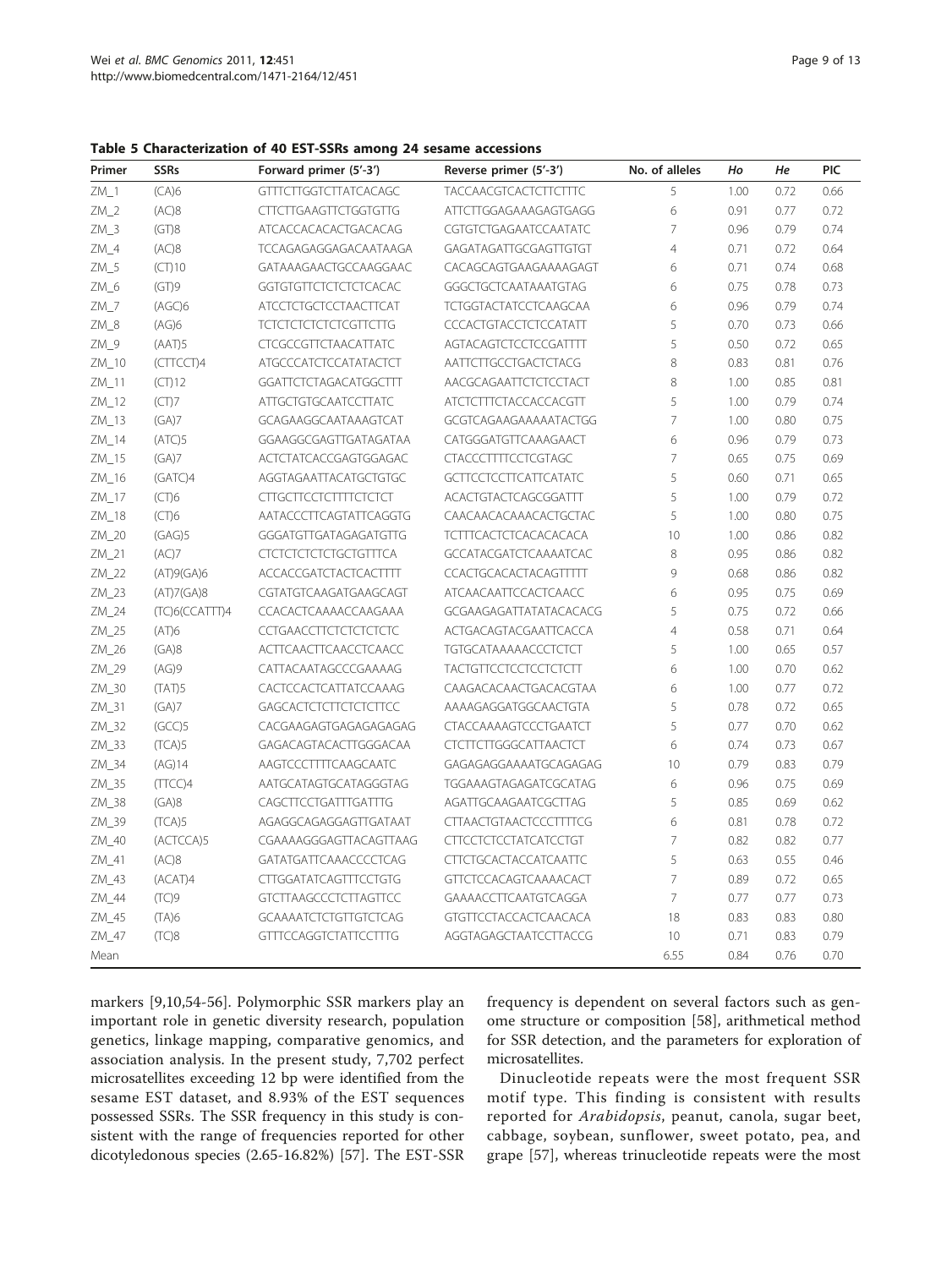abundant class of SSRs in cereals such as rice, wheat, and barley [[59\]](#page-12-0). Among the dinucleotide repeats, AG/ CT (46.29%) was the most frequent motif in our dataset, whereas CG/CG (0.04%) motifs were very rare. Among the trinucleotide repeats, the AAG/CTT motif was common (6.23%) among the microsatellites. Our results are consistent with those for other plant species [[49,57](#page-12-0),[58](#page-12-0),[60](#page-12-0),[61](#page-12-0)]. In plants, TC and CTT repeats are typically found in transcribed regions and occur at a high frequency in 5' UTRs; CT microsatellites in 5' UTRs may be involved in antisense transcription and play a role in gene regulation [[62](#page-12-0)].

#### EST-SSR marker polymorphism

The majority of sesame EST-SSRs generated high-quality amplicons, suggesting that ESTs are suitable for specific primer design. In this study, 45 (90%) of the primer pairs designed from ESTs successfully yielded amplicons. Among the successful primer pairs, 40 of the 45 amplicons were of the expected size. The deviation of five amplicons from the expected size may have been due to the presence of introns [[63,64](#page-12-0)], large insertions or repeat number variations, a lack of specificity, or assembly errors. The failure of five primer pairs to produce amplicons may have been caused by the location of the primer(s) across splice sites, large introns, chimeric primer (s), or poor-quality sequences [[64\]](#page-12-0). These results suggest that the assembled unigenes were of high quality and that the EST-SSRs identified in our dataset could be used in the future.

Using the EST-SSRs in our dataset, the mean number of alleles per locus  $(6.55)$  and the mean He  $(0.76)$  and Ho (0.84) were investigated across 24 sesame accessions. The PIC values ranged from 0.46 to 0.82 (mean: 0.70). The difference between He and Ho at all loci may be the result of a very high self-pollination rate within the population. These findings indicated that polymorphism was relatively high, which is corroborated by sesame genomic SSRs [[14](#page-11-0)]. Since we identified 7,702 SSRs in our dataset, more PCR primers could be designed in the future as tools for germplasm polymorphism assessment, quantitative trait loci mapping, and functional gene cloning in sesame.

## Conclusions

In this study, a large EST dataset composed of 86,222 unigenes derived from the sesame transcriptome was assembled. These results indicated that Illumina pairedend sequencing is a fast and cost-effective approach to novel gene discovery and molecular marker development in non-model organisms. Based on the generated sequences, 7,702 EST-SSRs were identified and characterized as potential molecular markers. Fifty primer pairs were randomly selected to detect polymorphism among 24 sesame accessions, and 40 (80%) of these primer pairs successfully amplified fragments, revealing abundant polymorphism. The EST-SSR markers developed in this study can be used for construction of highresolution genetic linkage maps and to perform genebased association analyses in sesame. To our knowledge, this is the first application of Illumina paired-end sequencing technology to investigate the whole transcriptome of sesame and to assemble RNA-seq reads without a reference genome. The dataset will improve our understanding of the molecular mechanisms of fatty acid biosynthesis, lignan biosynthesis, and other biochemical processes in sesame.

#### Methods

#### Sample collection and preparation

Sesame cv. Zhongzhi No. 11 was grown at the experimental station of the Oil Crops Research Institute, Chinese Academy of Agricultural Sciences, Wuhan, China. Young roots, leaves, flowers, developing seeds, and shoot tips of plants at anthesis were collected, frozen immediately in liquid nitrogen, and stored at -70°C until use.

#### RNA extraction and library preparation for transcriptome analysis

Total RNA was isolated using the TRIzol reagent according to the manufacturer's instructions (Invitrogen). The total RNA concentration was quantified using an ultraviolet (UV) spectrophotometer, and RNA quality was assessed on 1.0% denaturing agarose gels. Equal volumes of RNA from each of the five tissues were pooled. The mixed RNA extract was subjected to Solexa sequencing analysis at the Beijing Genomics Institute (BGI; Shenzhen, China). RNA quality and quantity were verified using a NanoDrop 1000 spectrophotometer and an Agilent 2100 Bioanalyzer prior to further processing at BGI. The total RNA was treated with DNase I prior to library construction, and poly-(A) mRNA was purified with Magnetic Oligo (dT) Beads. The mRNA was fragmented by treatment with divalent cations and heat. The cleaved RNA fragments were transcribed into firststrand cDNA using reverse transcriptase and random hexamer-primers, followed by second-strand cDNA synthesis using DNA polymerase I and RNaseH. The double-stranded cDNA was further subjected to endrepair using T4 DNA polymerase, the Klenow fragment, and T4 polynucleotide kinase followed by a single  $\langle A \rangle$ base addition using Klenow 3' to 5' exo-polymerase, then ligated with an adapter or index adapter using T4 DNA ligase. Adaptor-ligated fragments were separated by size on an agarose gel, and the desired range of cDNA fragments (200  $\pm$  25 bp) were excised from the gel. PCR was performed to selectively enrich and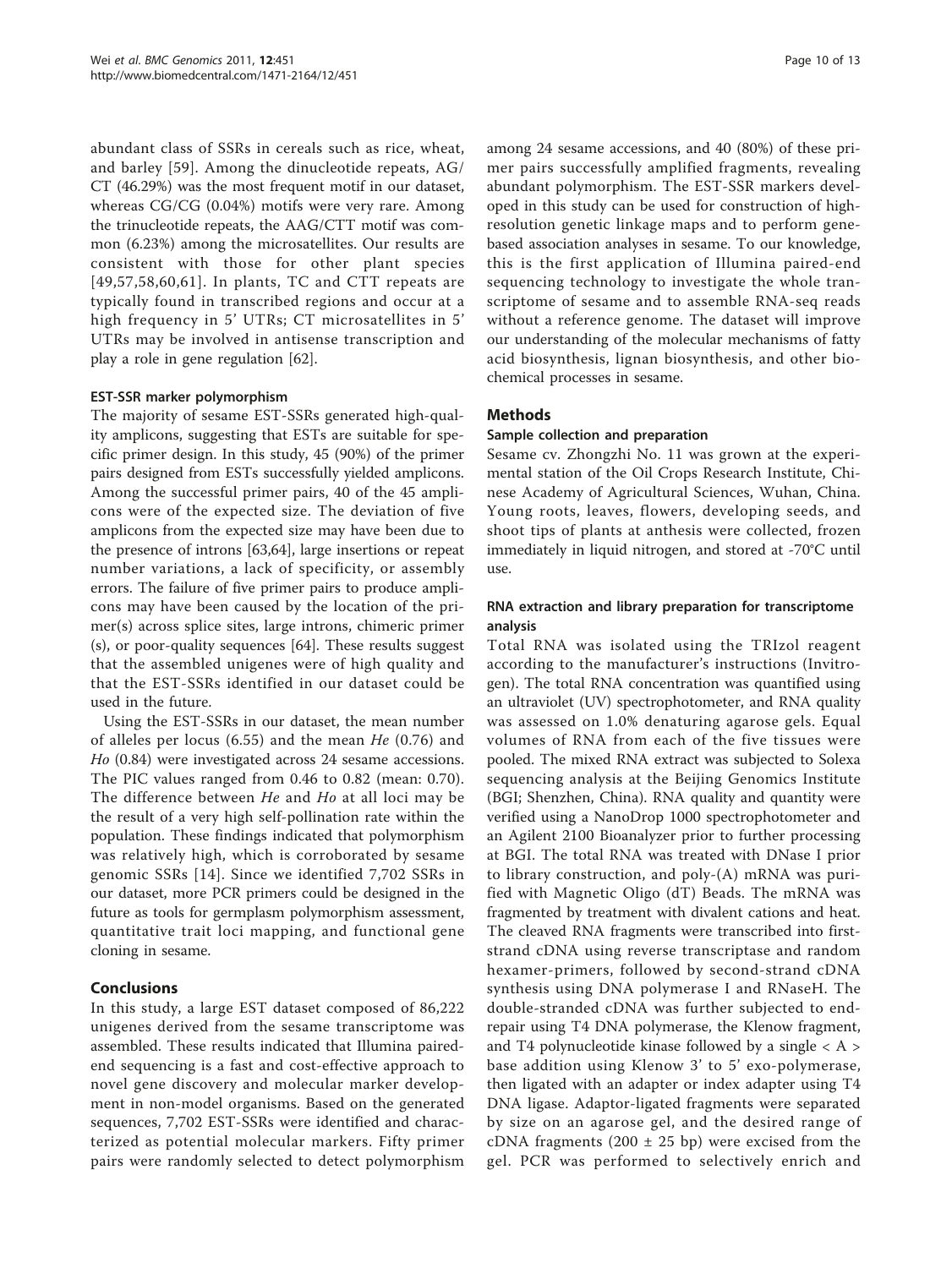amplify the cDNA fragments. After validation with an Agilent 2100 Bioanalyzer and ABI StepOnePlus Real-Time PCR System, the cDNA library was sequenced on a flow cell using an Illumina HiSeq2000 sequencing platform. In total, three duplicate cDNA libraries were constructed and sequenced separately using an Illumina HiSeq2000 genome analyzer to minimize the likelihood of systematic biases and random error in sequencing and allow for the detection of low-abundance transcripts. The sequence data were deposited in the NCBI Sequence Read Archive [http://www.ncbi.nlm.nih.gov/](http://www.ncbi.nlm.nih.gov/Traces/sra) [Traces/sra](http://www.ncbi.nlm.nih.gov/Traces/sra) under accession number SRP006700.

#### Data filtering and de novo assembly

The cDNA library was sequenced on an Illumina HiSeq2000 sequencing platform. Image deconvolution and quality value calculations were performed using Illumina HCS 1.1 software. The raw reads were cleaned by removing adapter sequences, low-quality sequences (reads with ambiguous bases 'N'), and reads with more than  $10\%$  Q < 20 bases. De novo assembly of the clean reads was performed using SOAPdenovo <http://soap.genomics.org.cn/soapdenovo.html> with the default settings, except for the K-mer value, which was set at a specific value [[42](#page-12-0)]. The best assembly was achieved with  $K = 29$ , which was chosen for de Bruijn graph construction. Although a higher K-mer value reduced the number of assembled contigs, it increased the reliability and produced longer contigs. Contigs without ambiguous bases were obtained by conjugating the K-mers in an unambiguous path. Next, the reads were mapped back to the contigs using SOAPdenovo to construct scaffolds with the paired-end information. The program detected contigs from the same transcript as well as the distances between these contigs. Next, SOAPdenovo connected the contigs between each pair of contigs using 'N' to represent unknown bases, thus generating scaffolds. Paired-end reads were used again for scaffold gap filling to obtain sequences with the least Ns and those that could not be extended at either end. Such sequences were defined as unigenes. Finally, the overlapping unigenes from three libraries were assembled into a continuous sequence using the overlapping ends of different sequences, and redundant sequences were removed to yield the maximum length nonredundant unigenes using the TIGR Gene Indices Clustering (TGICL) tools. The parameters were set at a similarity of 94% and an overlap length of 100 bp. The assembled unique sequences were deposited in the NCBI Transcriptome Shotgun Assembly database [http://www.](http://www.ncbi.nlm.nih.gov/genbank/TSA.html) [ncbi.nlm.nih.gov/genbank/TSA.html](http://www.ncbi.nlm.nih.gov/genbank/TSA.html) under accession numbers [JL321729](http://www.ncbi.nih.gov/entrez/query.fcgi?db=Nucleotide&cmd=search&term=JL321729)-[JL346699](http://www.ncbi.nih.gov/entrez/query.fcgi?db=Nucleotide&cmd=search&term=JL346699), [JL349641-](http://www.ncbi.nih.gov/entrez/query.fcgi?db=Nucleotide&cmd=search&term=JL349641)[JL382688](http://www.ncbi.nih.gov/entrez/query.fcgi?db=Nucleotide&cmd=search&term=JL382688), and [JL473672-](http://www.ncbi.nih.gov/entrez/query.fcgi?db=Nucleotide&cmd=search&term=JL473672)[JL478462](http://www.ncbi.nih.gov/entrez/query.fcgi?db=Nucleotide&cmd=search&term=JL478462).

#### Gene annotation

Unigenes were aligned with the NCBI Nr and Swiss-Prot protein databases using BLASTx with an E-value of less than  $10^{-5}$ . Unigenes that did not have homologs in these databases were scanned using ESTScan [[48\]](#page-12-0). Blast2GO [[65](#page-12-0)] was used to obtain GO annotation of the unigenes based on BLASTx hits against the NCBI Nr database with an E-value threshold of less than  $10^{-5}$ . WEGO [[66\]](#page-12-0) was used for GO functional classification of all unigenes and to plot the distribution of the sesame gene functions. The unigene sequences were also aligned to the COG database to predict and classify functions. Pathway assignments were carried out based on the KEGG database [[67](#page-12-0)]. Additionally, a BLASTx search against the TAIR Version 10 database<http://www.arabidopsis.org/> was performed with an E-value threshold of less than 10-5.

### EST-SSR detection and primer design

Potential SSR markers were detected among the 86,222 unigenes using the MISA tool [http://pgrc.ipk-gatersle](http://pgrc.ipk-gatersleben.de/misa)[ben.de/misa.](http://pgrc.ipk-gatersleben.de/misa) The parameters were adjusted for identification of perfect di-, tri-, tetra-, penta-, and hexanucleotide motifs with a minimum of 6, 5, 4, 4, and 4 repeats, respectively. Mononucleotide repeats were ignored since distinguishing genuine mononucleotide repeats from polyadenylation products and single nucleotide stretch errors generated by sequencing was difficult. Primer pairs were designed using BatchPrimer3 [[68\]](#page-12-0). The major parameters for primer pair design were set as follows: primer length of 18-23 bases (optimal 20 bases), PCR product size of 100-400 bp (optimal 200 bp), GC content of 40-70% (optimal 50%), and annealing temperatures of 50-60°C (optimal 55°C). Based on these parameters, 50 primer pairs were designed and synthesized for germplasm polymorphism detection in sesame.

## Survey of EST-SSR polymorphism

Twenty-four sesame accessions including Chinese landraces, cultivars, and foreign collections (Additional file [4\)](#page-11-0) were selected for polymorphism investigation with the EST-SSRs. Total DNA was isolated from sesame seedlings using the CTAB method [\[69](#page-12-0)]. PCR amplifications were conducted in a final volume of 10 μL containing 50 ng template DNA,  $1 \times$  PCR buffer, 2.0 mM  $MgCl<sub>2</sub>$ , 2.5 mM dNTPs, 4  $\mu$ M of each primer, and 0.8 U Taq polymerase (Fermentas). The PCR reaction cycling profile was 94°C for 4 min followed by 35 cycles at 94°C for 40 s, 55°C for 40 s, 72°C for 1 min, and a final extension at 72°C for 10 min. The separation of alleles was performed on a 6% polyacrylamide gel with a 50-bp DNA marker (Promega) to calculate the length of the EST-SSR amplicons. PCR products were mixed with a half volume of loading buffer. The mixture was denatured at 95°C for 4 min before being loaded on the gel.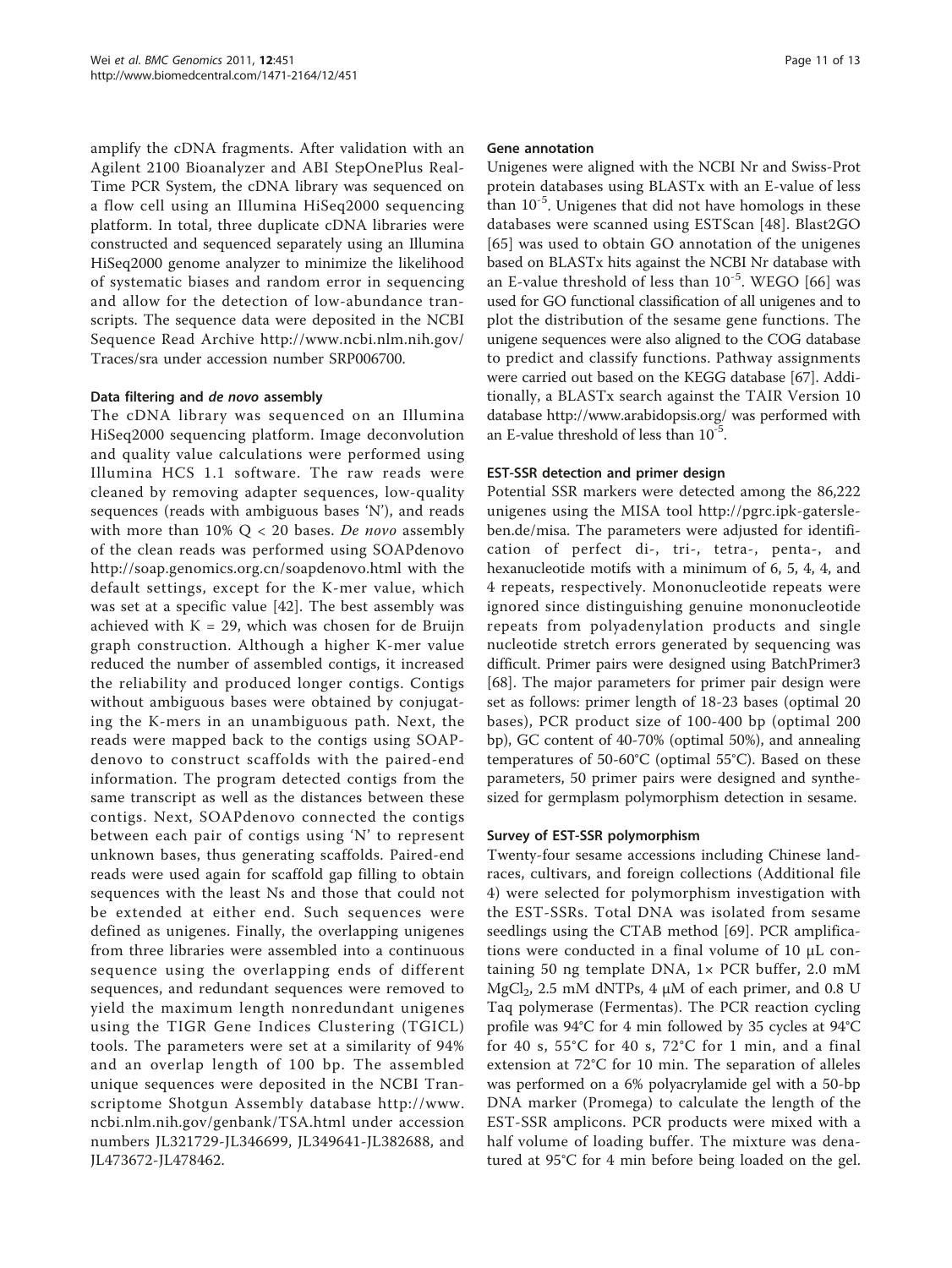<span id="page-11-0"></span>Gels were stained with silver nitrate as previously described [[70](#page-12-0)]. Perfect amplified loci were tested for polymorphism by genotyping 24 sesame accessions. The genetic diversity and mean allele number were calculated using Popgene version 1.32 [[71](#page-12-0)]. Polymorphic information content (PIC) was obtained with PIC\_CALC and GenAlex6 [[72\]](#page-12-0).

#### Additional material

#### [Additional file 1: G](http://www.biomedcentral.com/content/supplementary/1471-2164-12-451-S1.PDF)ap distribution of assembled scaffolds and

unigenes in three libraries. Gap distribution (N/size) %: gap percentage (N amount/sequence) distribution.

[Additional file 2: K](http://www.biomedcentral.com/content/supplementary/1471-2164-12-451-S2.DOC)EGG categories of nonredundant consensus sequences in sesame.

[Additional file 3: I](http://www.biomedcentral.com/content/supplementary/1471-2164-12-451-S3.XLS)dentified EST-SSRs in sesame.

[Additional file 4: S](http://www.biomedcentral.com/content/supplementary/1471-2164-12-451-S4.DOC)esame germplasms for polymorphism validation with EST-SSRs

#### Acknowledgements

The authors are grateful to Dr. Yi Huang from OCRI-CAAS for assistance with manuscript editing. We thank the anonymous referees and the editor for their comments and suggestions that helped improve the manuscript. This work was supported by the National Basic Research Program of China (973 Program) (no. 2011CB109304), the National Natural Science Foundation of China (no. 30871552), and China Agriculture Research System (no. CARS-15).

#### Authors' contributions

WLW contributed to the experimental design and management, data analysis, and manuscript preparation. XQQ contributed to tissue collection, DNA extraction and EST-SSR validation, data analysis, manuscript organization and revision. LHW and WH assisted with the experimental design and reviewed the manuscript. YXZ prepared plant materials for EST-SSR validation and reviewed the manuscript, and HXL assisted with SSR experiments. DHL participated in tissue collection and RNA isolation. XRZ designed and managed the experiments, organized and reviewed the manuscript. All authors have read and approved the final manuscript.

#### Received: 30 January 2011 Accepted: 19 September 2011 Published: 19 September 2011

#### References

- 1. Ashri A: Sesame breeding. In Plant Breeding Reviews. Volume 16. Edited by: Janick J. Oxford: John Wiley 2010:.
- 2. Bedigian D, Harlan J: Evidence for cultivation of sesame in the ancient world. Econ Bot 1986, 40(2):137-154.
- 3. Bedigian D, Seigler DS, Harlan JR: Sesamin, sesamolin and the origin of sesame. Biochem Syst Ecol 1985, 13(2):133-139.
- 4. Fukuda Y, Nagata M, Osawa T, Namiki M: Contribution of lignan analogues to antioxidative activity of refined unroasted sesame seed oil. J Am Oil Chem Soc 1986, 63(8):1027-1031.
- 5. Cheung SC, Szeto YT, Benzie IF: [Antioxidant protection of edible oils.](http://www.ncbi.nlm.nih.gov/pubmed/17285359?dopt=Abstract) Plant Foods Hum Nutr 2007, 62(1):39-42.
- Chung CH, Yee YJ, Kim DH, Kim HK, Chung DS: Changes of lipid, protein, RNA and fatty acid composition in developing sesame (Sesamum indicum L.) seeds. Plant Sci 1995, 109(2):237-243.
- 7. Wei L-B, Zhang H-Y, Zheng Y-Z, Miao H-M, Zhang T-Z, Guo W-Z: [A genetic](http://www.ncbi.nlm.nih.gov/pubmed/21936032?dopt=Abstract) [linkage map construction for sesame \(](http://www.ncbi.nlm.nih.gov/pubmed/21936032?dopt=Abstract)Sesamum indicum L.). Genes & Genomics 2009, 31(2):199-208.
- Were BAi: Genetic improvement of oil quality in sesame (Sesamum indicum L.): assembling tools. PhD thesis Swedish University of Agricultural Sciences, Department of Crop Science; 2006.
- 9. Laurentin H, Karlovsky P: [Genetic relationship and diversity in a sesame](http://www.ncbi.nlm.nih.gov/pubmed/16483380?dopt=Abstract) (Sesamum indicum [L.\) germplasm collection using amplified fragment](http://www.ncbi.nlm.nih.gov/pubmed/16483380?dopt=Abstract) [length polymorphism \(AFLP\).](http://www.ncbi.nlm.nih.gov/pubmed/16483380?dopt=Abstract) BMC Genetics 2006, 7(1):10.
- 10. Ercan AG, Taskin M, Turgut K: Analysis of genetic diversity in Turkish sesame (Sesamum indicum L.) populations using RAPD markers. Genet Resour Crop Ev 2004, 51(6):599-607.
- 11. Yukawa Y, Takaiwa F, Shoji K, Masuda K, Yamada K: [Structure and](http://www.ncbi.nlm.nih.gov/pubmed/8665096?dopt=Abstract) [expression of two seed-specific cDNA clones encoding stearoyl-acyl](http://www.ncbi.nlm.nih.gov/pubmed/8665096?dopt=Abstract) [carrier protein desaturase from sesame,](http://www.ncbi.nlm.nih.gov/pubmed/8665096?dopt=Abstract) Sesamum indicum L. Plant Cell Physiol 1996, 37(2):201-205.
- 12. Jin U-H, Lee J-W, Chung Y-S, Lee J-H, Yi Y-B, Kim Y-K, Hyung N-I, Pyee J-H, Chung C-H: Characterization and temporal expression of a [omega]-6 fatty acid desaturase cDNA from sesame (Sesamum indicum L.) seeds. Plant Sci 2001, 161(5):935-941.
- 13. Kim M, Kim H, Shin J, Chung C-H, Ohlrogge J, Suh M: [Seed-specific](http://www.ncbi.nlm.nih.gov/pubmed/16862401?dopt=Abstract) [expression of sesame microsomal oleic acid desaturase is controlled by](http://www.ncbi.nlm.nih.gov/pubmed/16862401?dopt=Abstract) [combinatorial properties between negative](http://www.ncbi.nlm.nih.gov/pubmed/16862401?dopt=Abstract) cis-regulatory elements in the SeFAD2[; promoter and enhancers in the 5](http://www.ncbi.nlm.nih.gov/pubmed/16862401?dopt=Abstract)'-UTR intron. Mol Genet Genomics 2006, 276(4):351-368.
- 14. Dixit A, Jin M-H, Chung J-W, Yu J-W, Chung H-K, Ma K-H, Park Y-J, Cho E-G: Development of polymorphic microsatellite markers in sesame (Sesamum indicum L.). Mol Ecol Notes 2005, 5(4):736-738.
- 15. Wei L-B, Zhang H-Y, Zheng Y-Z, Guo W-Z, Zhang T-Z: Development and utilization of EST-derived microsatellites in sesame (Sesamum indicum L.). Acta Biochim Biophys Sin (Shanghai) 2008, 34(12):2077-2084.
- 16. Powell W, Morgante M, Andre C, Hanafey M, Vogel J, Tingey S, Rafalski A: The comparison of RFLP, RAPD, AFLP and SSR (microsatellite) markers for germplasm analysis. Mol Breed 1996, 2(3):225-238.
- 17. Zane L, Bargelloni L, Patarnello T: [Strategies for microsatellite isolation: a](http://www.ncbi.nlm.nih.gov/pubmed/11903900?dopt=Abstract) [review.](http://www.ncbi.nlm.nih.gov/pubmed/11903900?dopt=Abstract) Mol Ecol 2002, 11(1):1-16.
- 18. Squirrell J, Hollingsworth PM, Woodhead M, Russell J, Lowe AJ, Gibby M, Powell W: [How much effort is required to isolate nuclear microsatellites](http://www.ncbi.nlm.nih.gov/pubmed/12755865?dopt=Abstract) [from plants?](http://www.ncbi.nlm.nih.gov/pubmed/12755865?dopt=Abstract) Mol Ecol 2003, 12(6):1339-1348.
- 19. Rungis D, Berube Y, Zhang J, Ralph S, Ritland CE, Ellis BE, Douglas C, Bohlmann J, Ritland K: [Robust simple sequence repeat markers for spruce](http://www.ncbi.nlm.nih.gov/pubmed/15351929?dopt=Abstract) (Picea [spp.\) from expressed sequence tags.](http://www.ncbi.nlm.nih.gov/pubmed/15351929?dopt=Abstract) Theor Appl Genet 2004, 109(6):1283-1294.
- 20. Scott KD, Eggler P, Seaton G, Rossetto M, Ablett EM, Lee LS, Henry RJ: Analysis of SSRs derived from grape ESTs. Theor Appl Genet 2000, 100(5):723-726.
- 21. Luro FL, Costantino G, Terol J, Argout X, Allario T, Wincker P, Talon M, Ollitrault P, Morillon R: [Transferability of the EST-SSRs developed on Nules](http://www.ncbi.nlm.nih.gov/pubmed/18558001?dopt=Abstract) clementine (Citrus clementina [Hort ex Tan\) to other](http://www.ncbi.nlm.nih.gov/pubmed/18558001?dopt=Abstract) Citrus species and [their effectiveness for genetic mapping.](http://www.ncbi.nlm.nih.gov/pubmed/18558001?dopt=Abstract) BMC Genomics 2008, 9:287.
- 22. Aggarwal RK, Hendre PS, Varshney RK, Bhat PR, Krishnakumar V, Singh L: [Identification, characterization and utilization of EST-derived genic](http://www.ncbi.nlm.nih.gov/pubmed/17115127?dopt=Abstract) [microsatellite markers for genome analyses of coffee and related](http://www.ncbi.nlm.nih.gov/pubmed/17115127?dopt=Abstract) [species.](http://www.ncbi.nlm.nih.gov/pubmed/17115127?dopt=Abstract) Theor Appl Genet 2007, 114(2):359-372.
- 23. Poncet V, Rondeau M, Tranchant C, Cayrel A, Hamon S, de Kochko A, Hamon P: [SSR mining in coffee tree EST databases: potential use of EST-](http://www.ncbi.nlm.nih.gov/pubmed/16924545?dopt=Abstract)[SSRs as markers for the](http://www.ncbi.nlm.nih.gov/pubmed/16924545?dopt=Abstract) Coffea genus. Mol Genet Genomics 2006, 276(5):436-449.
- 24. Eujayl I, Sledge MK, Wang L, May GD, Chekhovskiy K, Zwonitzer JC, Mian MA: Medicago truncatula [EST-SSRs reveal cross-species genetic](http://www.ncbi.nlm.nih.gov/pubmed/13679975?dopt=Abstract) [markers for](http://www.ncbi.nlm.nih.gov/pubmed/13679975?dopt=Abstract) Medicago spp. Theor Appl Genet 2004, 108(3):414-422.
- 25. Peakall R, Gilmore S, Keys W, Morgante M, Rafalski A: [Cross-species](http://www.ncbi.nlm.nih.gov/pubmed/9787434?dopt=Abstract) amplification of soybean (Glycine max[\) simple sequence repeats \(SSRs\)](http://www.ncbi.nlm.nih.gov/pubmed/9787434?dopt=Abstract) [within the genus and other legume genera: implications for the](http://www.ncbi.nlm.nih.gov/pubmed/9787434?dopt=Abstract) [transferability of SSRs in plants.](http://www.ncbi.nlm.nih.gov/pubmed/9787434?dopt=Abstract) Mol Biol Evol 1998, 15(10):1275-1287.
- 26. Thiel T, Michalek W, Varshney RK, Graner A: [Exploiting EST databases for](http://www.ncbi.nlm.nih.gov/pubmed/12589540?dopt=Abstract) [the development and characterization of gene-derived SSR-markers in](http://www.ncbi.nlm.nih.gov/pubmed/12589540?dopt=Abstract) barley ([Hordeum vulgare](http://www.ncbi.nlm.nih.gov/pubmed/12589540?dopt=Abstract) L.). Theor Appl Genet 2003, 106(3):411-422.
- 27. Zhang LY, Bernard M, Leroy P, Feuillet C, Sourdille P: [High transferability of](http://www.ncbi.nlm.nih.gov/pubmed/16034582?dopt=Abstract) [bread wheat EST-derived SSRs to other cereals.](http://www.ncbi.nlm.nih.gov/pubmed/16034582?dopt=Abstract) Theor Appl Genet 2005, 111(4):677-687.
- 28. Cho YG, Ishii T, Temnykh S, Chen X, Lipovich L, McCouch SR, Park WD, Ayres N, Cartinhour S: Diversity of microsatellites derived from genomic libraries and GenBank sequences in rice (Oryza sativa L.). Theor Appl Genet 2000, 100(5):713-722.